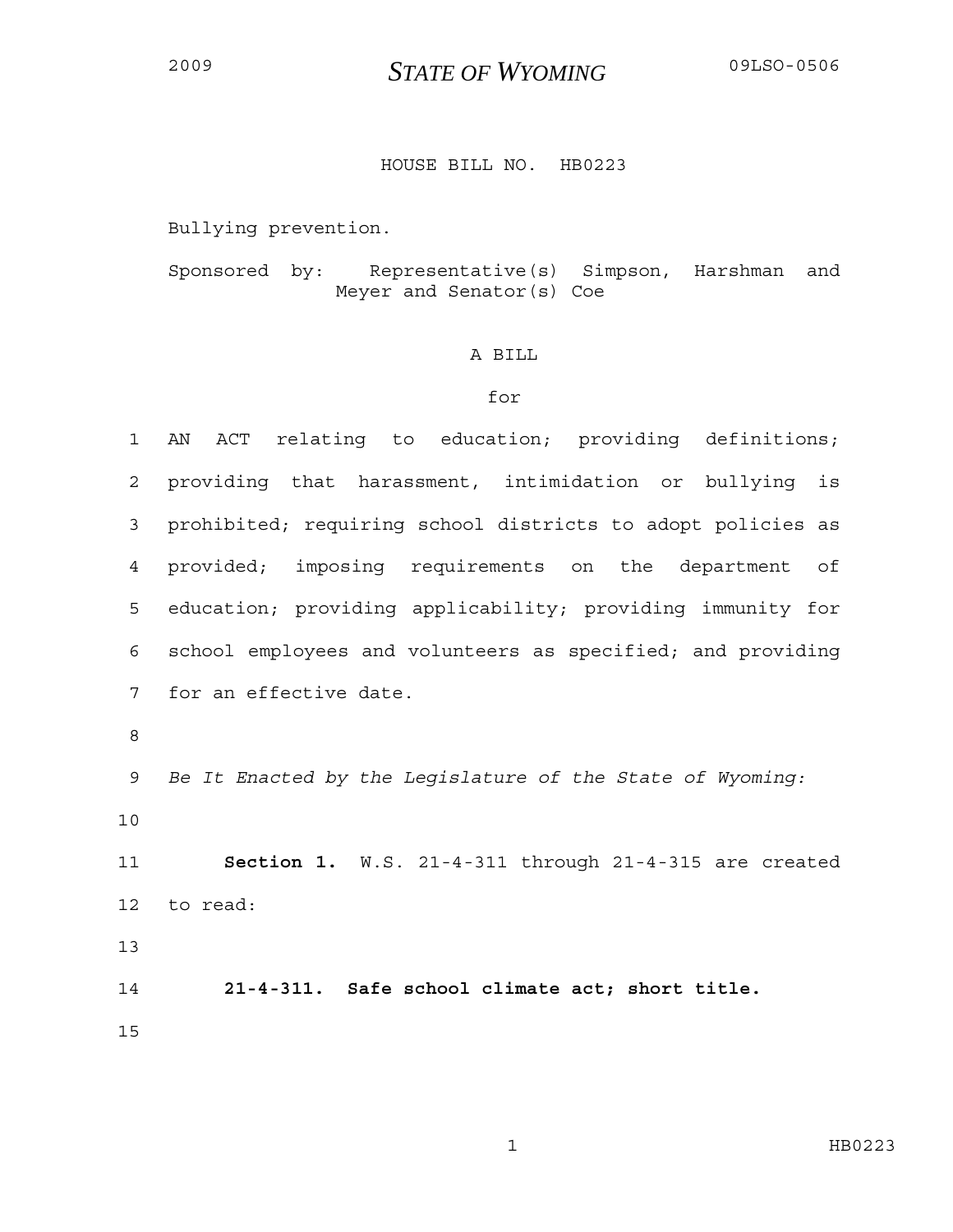2009 STATE OF WYOMING 09LSO-0506

1 This act shall be known and may be cited as the "Safe 2 School Climate Act". 3 4 **21-4-312. Definitions.**  5 6 (a) As used in this act: 7 8 (i) "Harassment, intimidation or bullying" means 9 any intentional gesture, any intentional electronic 10 communication or any intentional written, verbal, or 11 physical act that a reasonable person under the 12 circumstances should know will have the effect of: 13 14 (A) Harming a student physically or 15 emotionally, damaging a student's property or placing a 16 student in reasonable fear of personal harm or property 17 damage; 18 19 (B) Insulting or demeaning a student or 20 group of students causing substantial disruption in, or 21 substantial interference with, the orderly operation of the 22 school; or 23 (C) Is sufficiently severe, persistent or 24 pervasive that it creates an intimidating, threatening or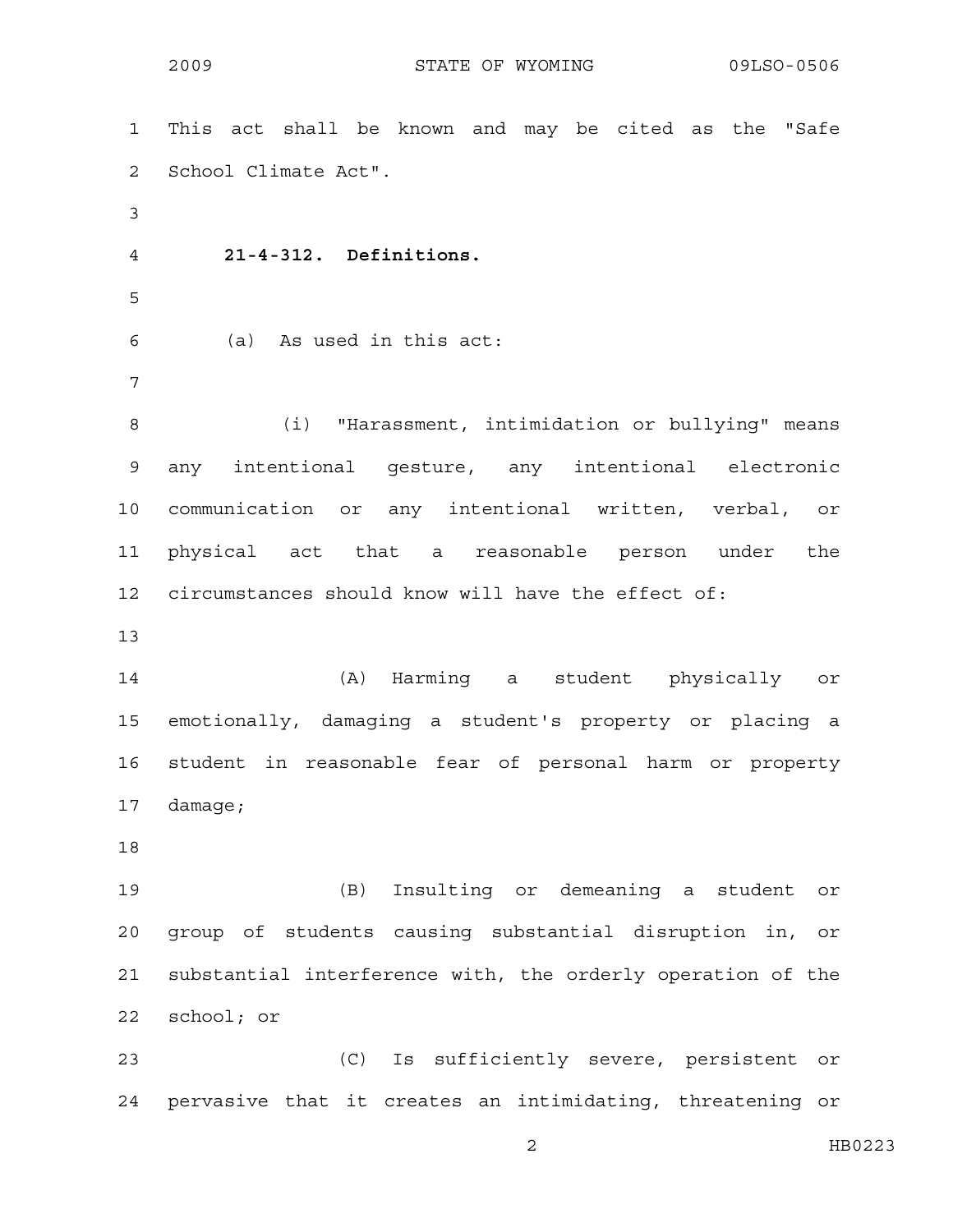1 abusive educational environment for a student or group of 2 students. 3 4 (ii) "School" includes a classroom or other 5 location on school premises, a school bus or other school-6 related vehicle, a school bus stop, an activity or event 7 sponsored by a school, whether or not it is held on school 8 premises, and any other program or function where the 9 school is responsible for the child; 10 11 (iii) "This act" means W.S. 21-4-311 through 12 21-4-315. 13 14 **21-4-313. Prohibition against harassment,**  15 **intimidation or bullying; reporting to school officials.**  16 17 (a) No person shall engage in: 18 19 (i) Harassment, intimidation or bullying; or 20 21 (ii) Reprisal, retaliation or false accusation 22 against a victim, witness or person with reliable 23 information about an act of harassment, intimidation or 24 bullying.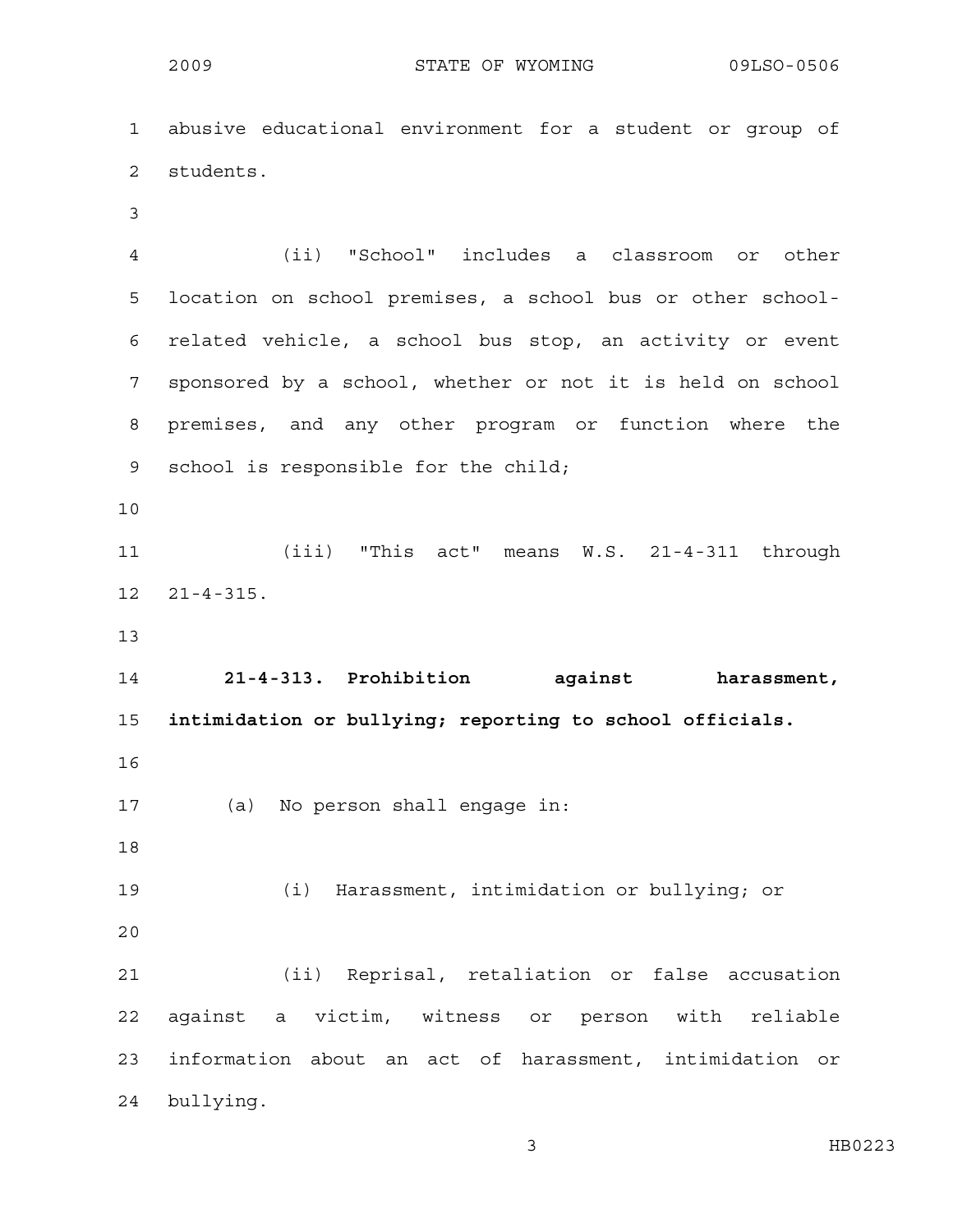1

2 **21-4-314. School district implementation; state**  3 **policies, training and technical assistance.** 

4

5 (a) Not later than December 31, 2009, each school 6 district shall adopt a policy prohibiting harassment, 7 intimidation or bullying at school. The school district 8 shall involve parents and guardians, school employees, 9 volunteers, students, administrators and community 10 representatives in the process of creating the policy. 11 Policies created under this section shall be continuously 12 reviewed and may be revised as necessary.

13

14 (b) The policy prohibiting harassment, intimidation 15 or bullying shall include, without limitation:

16

17 (i) A statement prohibiting harassment, 18 intimidation or bullying of a student;

19

20 (ii) A definition of "harassment, intimidation 21 or bullying" which includes at minimum the definition as 22 provided in W.S. 21-4-312(a)(i);

23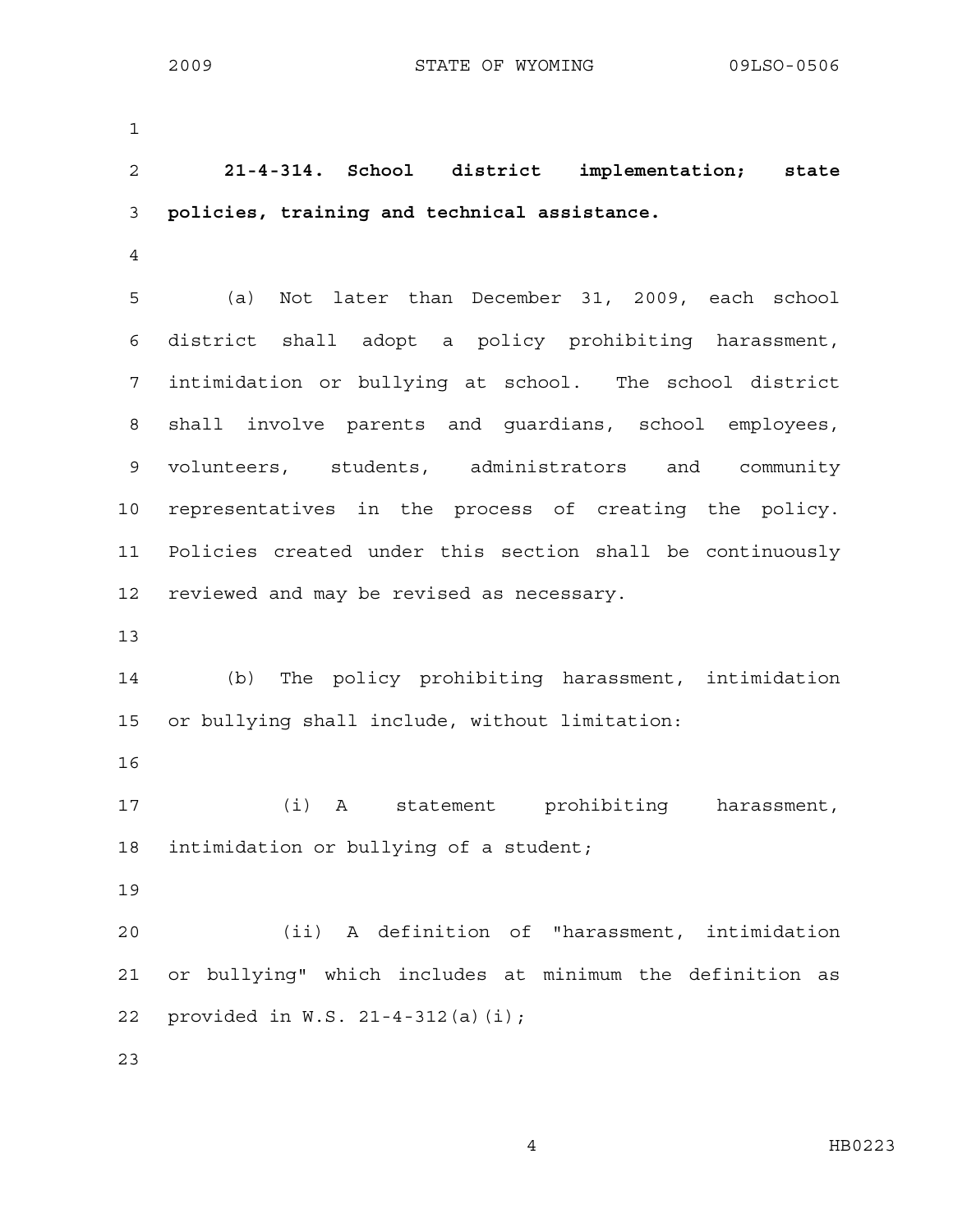1 (iii) A description of appropriate student 2 behavior;

3

4 (iv) Consequences and appropriate remedial 5 actions for persons committing acts of harassment, 6 intimidation or bullying or engaging in reprisal or 7 retaliation;

8

9 (v) Procedures for reporting and documenting 10 acts of harassment, intimidation or bullying, including a 11 provision for reporting anonymously. However, formal 12 disciplinary action shall not be taken solely on the basis 13 of an anonymous report. The procedures shall identify the 14 appropriate school personnel responsible for receiving a 15 report and investigating a complaint;

16

17 (vi) Procedures for prompt investigation of 18 reports or complaints of serious violations;

19

20 (vii) A statement that prohibits reprisal or 21 retaliation against a person who reports or makes a 22 complaint of harassment, intimidation or bullying;

23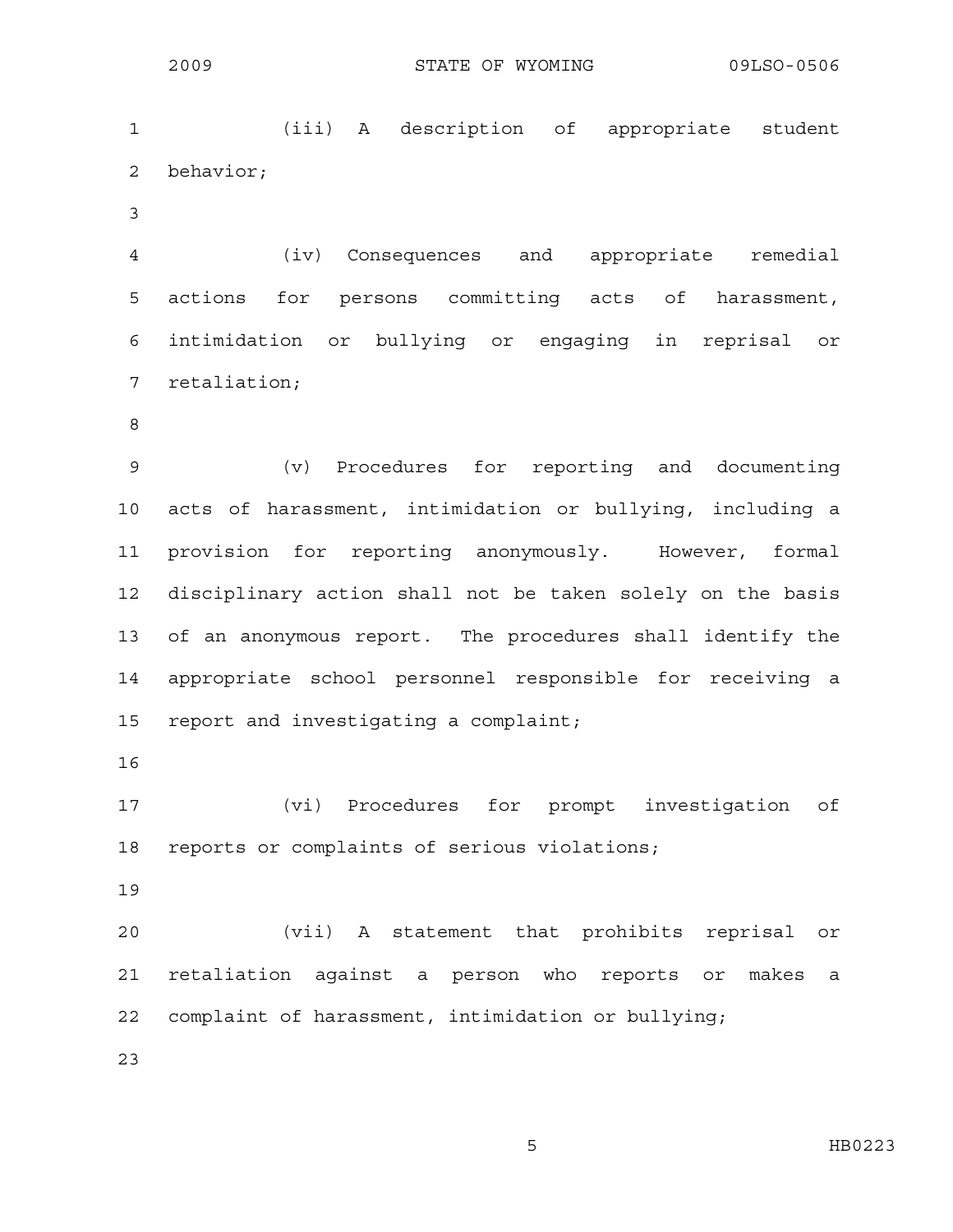1 (viii) A strategy for protecting a victim from 2 additional harassment, intimidation or bullying, and from 3 retaliation following a report; 4 5 (ix) Consequences and appropriate remedial 6 action for a person who is found to have made a false 7 accusation, report or complaint; 8 9 (x) A process for discussing the district's 10 harassment, intimidation or bullying policy with students; 11 and 12 13 (xi) A statement of how the policy is to be 14 publicized, including notice that the policy applies to 15 participation in functions sponsored by the school. 16 17 (c) To assist local school districts in developing a 18 policy under subsection (b) of this section, the department 19 of education shall not later than September 1, 2009, 20 develop model policies applicable to grades kindergarten 21 through twelve (12) and teacher preparation program 22 standards on the identification and prevention of bullying. 23 In addition, the department shall provide necessary

6 HB0223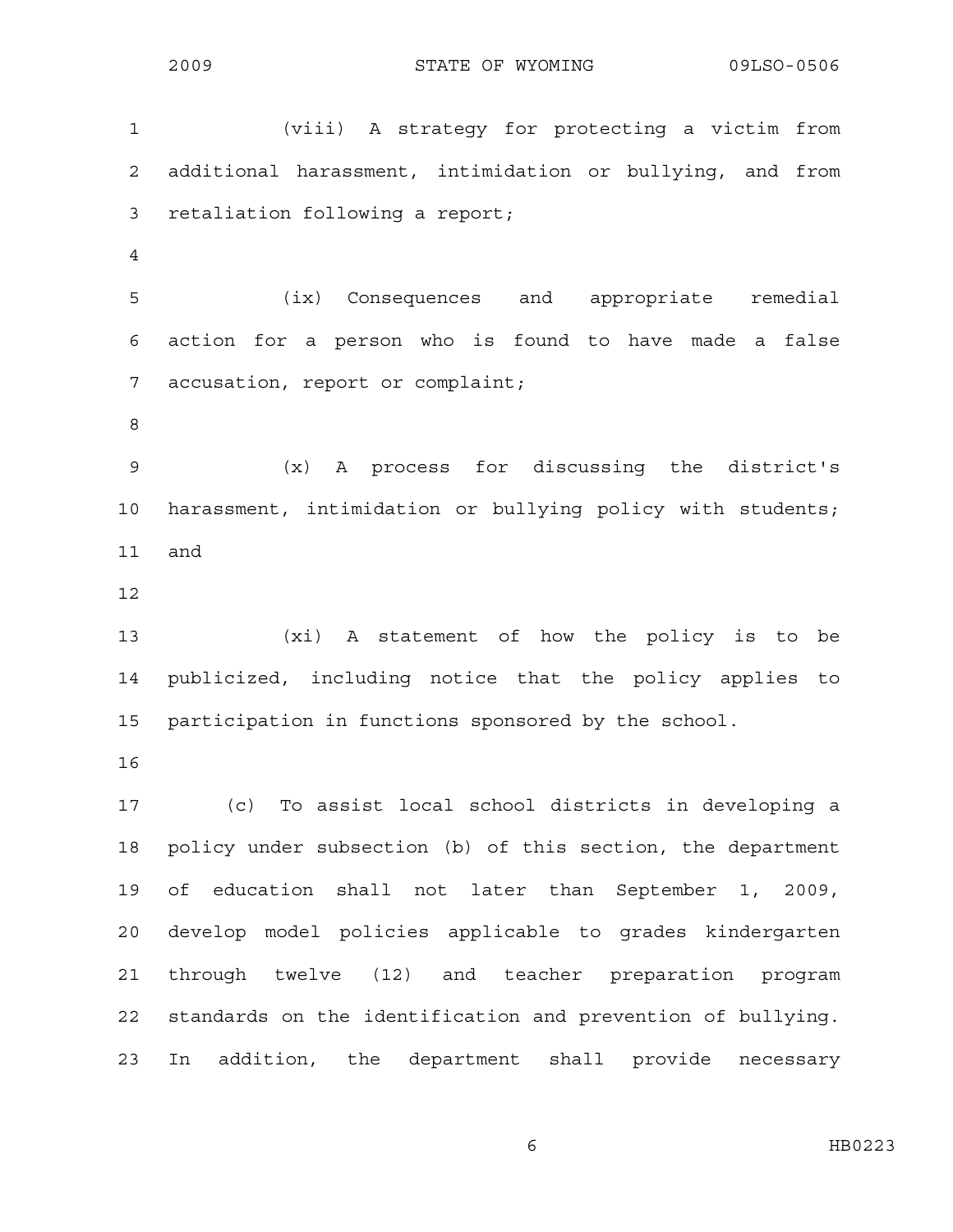1 training programs and technical assistance to districts in 2 carrying out this act.

3

4 (d) Each local school board shall include the policy 5 adopted by a school district pursuant to this section in a 6 publication of the comprehensive rules, procedures and 7 standards of conduct for schools of a school district and 8 in each school's student's handbook.

9

10 (e) Information regarding the school district's 11 policy against harassment, intimidation or bullying shall 12 be incorporated into each district's professional 13 development programs and shall be provided to volunteers 14 and other noncertified employees of the district who have 15 significant contact with students.

16

17 (f) School districts may establish bullying 18 prevention programs or other initiatives and may involve 19 school staff, students, administrators, volunteers, 20 parents, law enforcement and community members.

21

22 **21-4-315. Applicability; no civil liability created;**  23 **immunity.** 

24